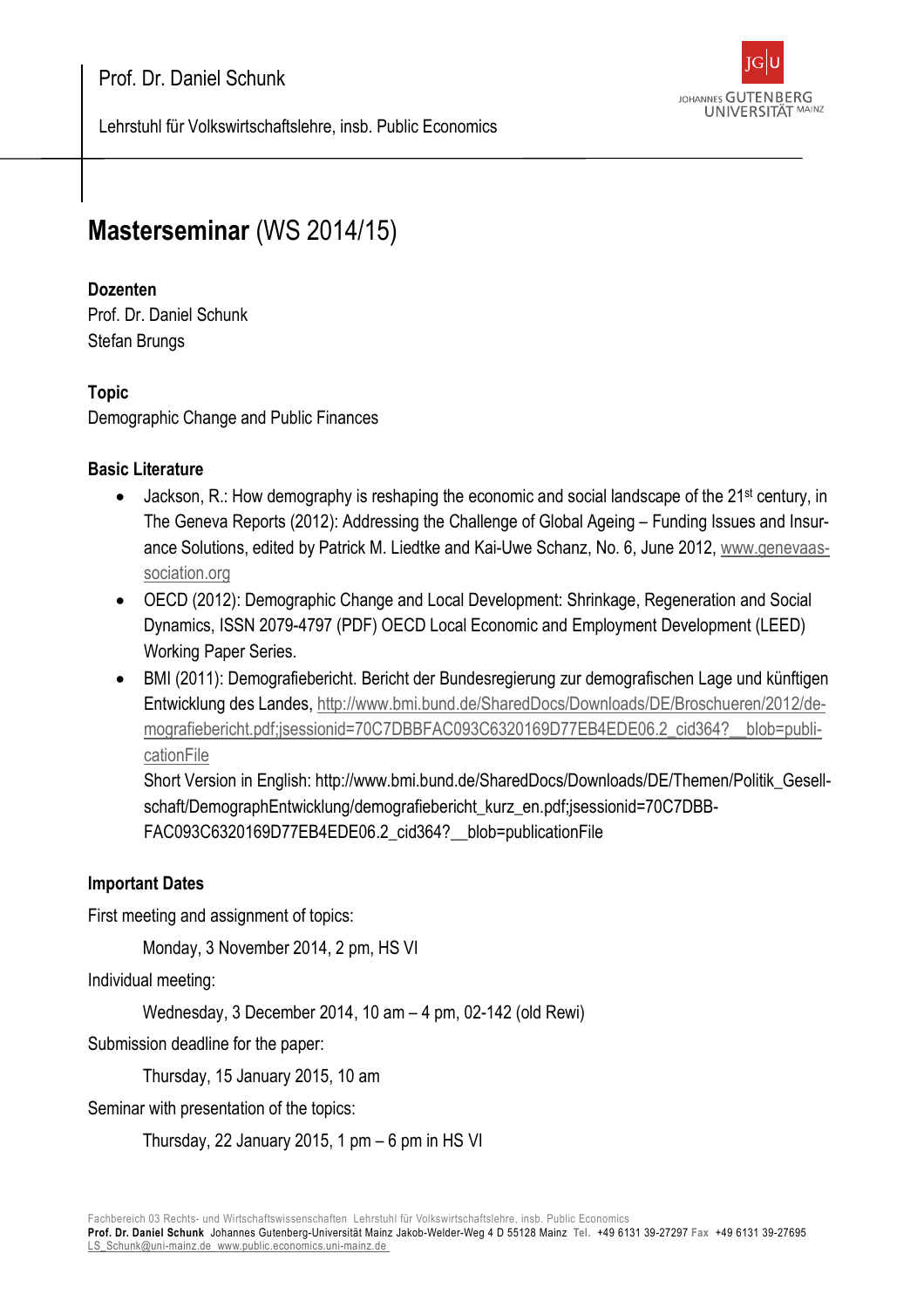

## **List of topics**

The aforementioned basic literature and the specific literature to each topic below provide a first introduction into the topic of demographic change. We expect, however, that you search for and use further literature when working on your specific topics. In your presentation and term paper, please focus on answering the question in your topic and extend your discussion with regard to public finances of local municipalities.

#### **1. What is the Effect of Demographic Change on the Labor Market?**

- o Börsch-Supan, A. (2003): Labor Market Effects of Population Aging, Labour 17 (Special Issue), 5-44.
- o Serban, A. (2012): Aging population and effects on labour market, Procedia Economics and Finance 1, 356-364.

## **2. What is the Effect of Demographic Change on Pension Schemes?**

 $\circ$  The Geneva Reports (2012): Addressing the Challenge of Global Ageing – Funding Issues and Insurance Solutions, edited by Patrick M. Liedtke and Kai-Uwe Schanz, No. 6, June 2012, [www.genevaassociation.org](http://www.genevaassociation.org/)

## **3. What is the Effect of Demographic Change on Capital Markets?**

- o Winter, J. et al. (2005): Pension reform, savings behavior, and capital market performance, Journal of Pension Economics and Finance, Vol. 4, 87-107.
- o Mierau, J. & Turnovsky, S. (2014): Capital Accumulation and the Sources of Demographic Change, Journal of Population Economics 27, 857-894.
- o Börsch-Supan, A. et al. (2006): Ageing, Pension Reform and Capital Flows: A Multi-Country Simulation Model, Economica 73, 625-658.